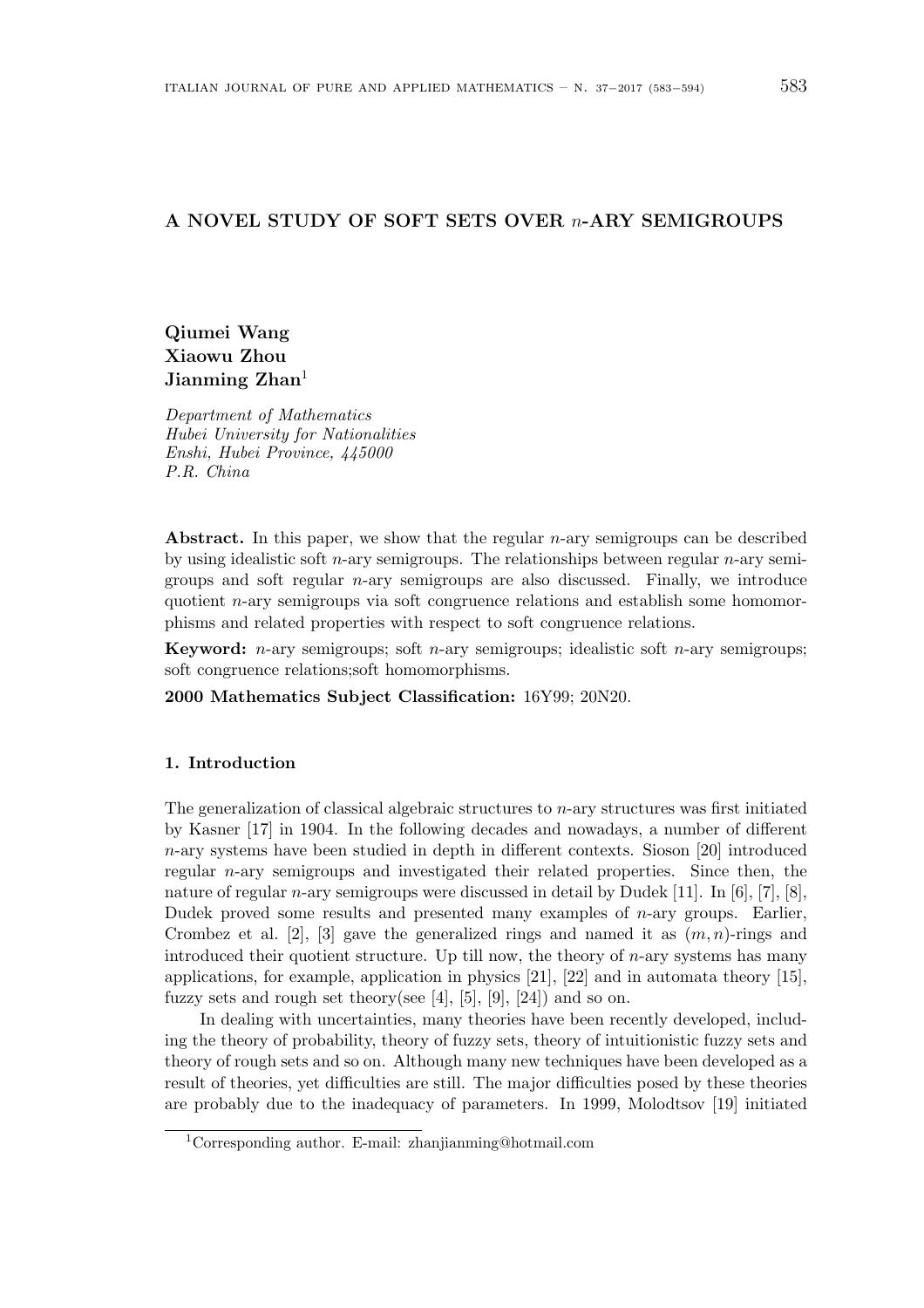the concept of soft set theory, which was a completely new approach for modeling uncertainty and had a rich potential for applications in several directions. Later on, Maji et al. [18] introduced several operations in soft set theory and carried out a detailed theoretical study on soft sets. The algebraic structure of soft sets has been studied by several authors. For examples, Aktaş and Çağman [1] introduced the notion of soft groups and discussed their basic properties. Feng et al. [12] defined the notions of soft semirings, idealistic soft semirings, soft ideals and introduced the algebraic properties of semirings. Other applications of soft set theory in different algebraic structure can be found in [16], [23] and so on. Feng et al. [13] initiated the soft binary relations, some interesting properties of soft equivalence and soft congruence relations are discussed.

In this paper, we first recall some concepts and results on *n*-ary semigroups and soft sets. In Section 3, we define the notion of soft *n*-ary semigroups and idealistic soft *n*-ary semigroups over an *n*-ary semigroup. Some basic related properties with soft *n*-ary semigroups and idealistic soft *n*-ary semigroups are proposed. In Section 4, we show that the regular *n*-ary semigroups can be described by using idealistic soft *n*-ary semigroups. Moreover, we discuss relationships between regular *n*-ary semigroups and soft regular *n*-ary semigroups. In Section 5, we give the concept of soft congruence relations over an *n*-ary semigroup and introduce quotient *n*-ary semigroups via soft congruence relations. Some homomorphisms and related properties with respect to soft congruence relations are proposed.

## **2. Preliminaries**

A non-empty set *S* together with one *n*-ary operation  $f: S^n \to S$ , where  $n \geq 2$ , is called an *n*-ary groupoid and is denoted by  $(S, f)$ . According to the general convention used in the theory of *n*-ary groupoids, the sequence of elements  $x_i, x_{i+1}, ..., x_j$  is denoted by  $x_i^j$  $j<sub>i</sub>$ . In the case  $j < i$ , it is the empty symbol. If  $x_{i+1} = x_{i+2} = \cdots = x_{i+t} = x$ , then we write  $\overset{(t)}{x}$  instead of  $x_{i+1}^{i+t}$ . In this convention,

$$
f(x_1, x_2, ..., x_n) = f(x_1^n),
$$

and

$$
f(x_1, ..., x_i, \underbrace{x, ..., x}_{t}, x_{i+t+1}, ..., x_n) = f(x_1^{i}, \stackrel{(t)}{x}, x_{i+t+1}^{n}).
$$

An *n*-ary groupoid  $(S, f)$  is called  $(i, j)$ -associative if

$$
f(x_1^{i-1}, f(x_i^{n+i-1}), x_{n+i}^{2n-1}) = f(x_1^{j-1}, f(x_j^{n+j-1}), x_{n+j}^{2n-1})
$$

hold for all  $x_1, x_2, ..., x_{2n-1}$  ∈ *S*. If this identity holds for all  $1 ≤ i ≤ j ≤ n$ , then we say that the operation  $f$  is associative, and  $(S, f)$  is called an *n*-ary semigroup. An *n*-ary semigroup  $(S, f)$  is called idempotent if  $f(x, \ldots, x) = x$  for all  $x \in S$ .

A non-empty subset *H* of an *n*-ary semigroup (*S, f*) is an *n*-ary subsemigroup if  $(H, f)$  is an *n*-ary subsemigroup, i.e., if it is closed under the operation f. Throughout this paper, unless otherwise mentioned, *S* will denote an *n*-ary semigroup.

**Definition 2.1** [11], [20] A non-empty subset *I* of *S* is called an *i*-ideal of *S* if for every  $x_1, ..., x_{i-1}, x_{i+1}, ..., x_n \in S$  with  $a \in I$ , then  $f(x_1^{i-1}, a, x_{i+1}^n) \in I$ . I is called an ideal of *S* if *I* is an *i*-ideal for every  $1 \leq i \leq n$ .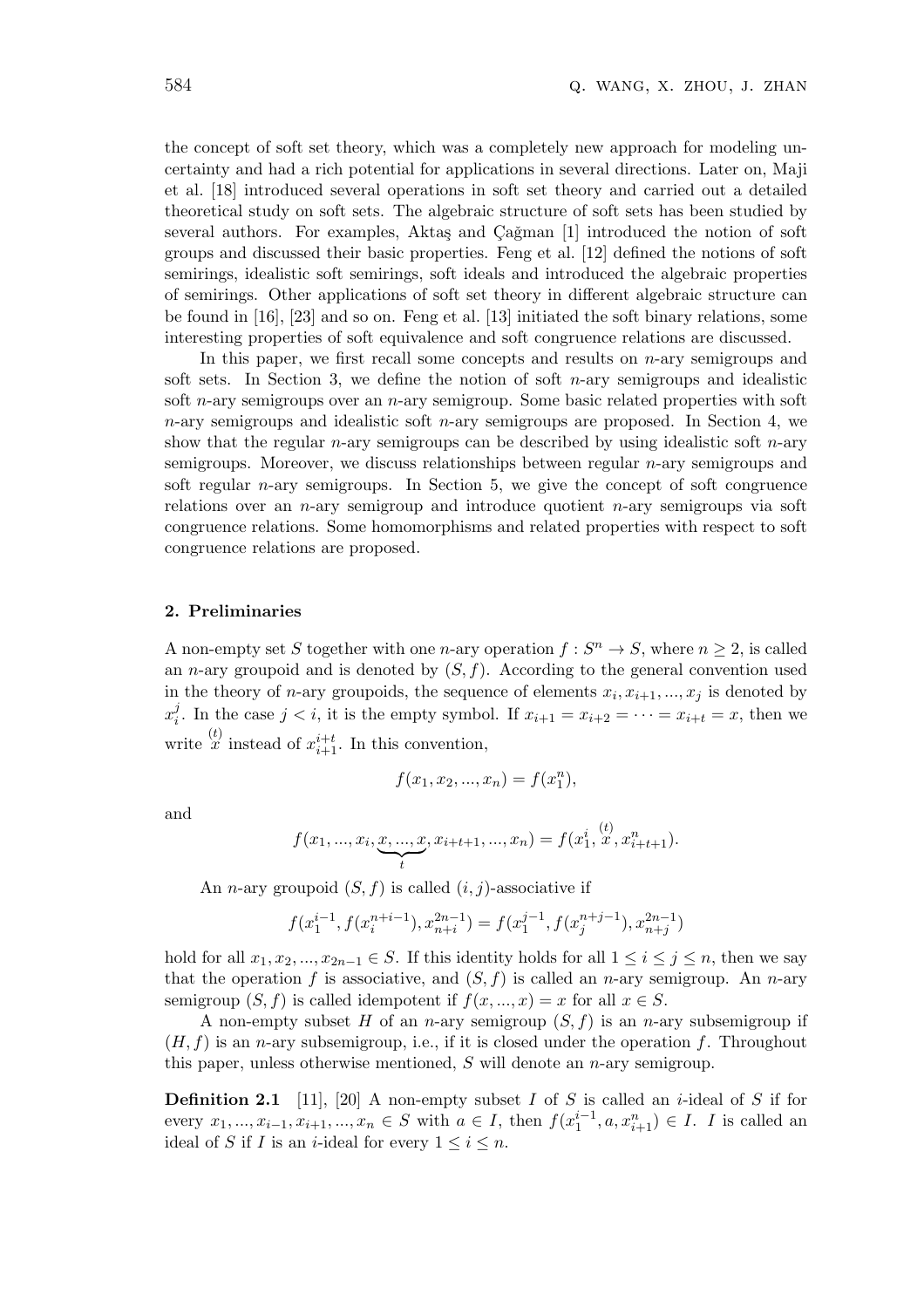**Definition 2.2** [4] Let *R* be an equivalence relation of *S*. *R* is called a congruence of *S* if  $(x_i, y_i) \in R$  implies  $(f(x_1^n), f(y_1^n)) \in R$  for all  $1 \le i \le n$  and  $x_1, x_2, ..., x_n, y_1, y_2, ..., y_n \in S$ .

**Definition 2.3** [4] A mapping  $\varphi$  :  $S \to T$  from *S* into *T* is called a homomorphism if  $\varphi(f(x_1^n)) = g(\varphi(x_1), \varphi(x_2), ..., \varphi(x_n))$  for all  $x_1, x_2, ..., x_n \in S$ .

**Definition 2.4** [19] A pair  $(F, A)$  is called a soft set over *U*, where  $A \subseteq E$  and  $F: A \to P(U)$  is a set-valued mapping.

For a soft set  $(F, A)$ , the set  $\text{Supp}(F, A) = \{x \in A | F(x) \neq \emptyset\}$  is called a soft support of  $(F, A)$ . Thus a null soft set is indeed a soft set with an empty support, and we say that a soft set  $(F, A)$  is non-null if  $\text{Supp}(F, A) \neq \emptyset$ .

**Definition 2.5** [19] A soft set  $(F, A)$  over *S* is called an absolute soft set if  $F(a) = S$ for all  $a \in A$ .

**Definition 2.6** [14] A soft set  $(F, A)$  over *S* is called a full soft set if ∪ *x∈A*  $F(x) = S.$ 

**Definition 2.7** [12] Let (*F, A*) and (*G, B*) be two soft sets over a common universe *U*. The inclusion symbol " $\tilde{\subset}$ " of  $(F, A)$  and  $(G, B)$ , denoted by  $(F, A) \tilde{\subset} (G, B)$ , is defined as  $(1)$   $A \subseteq B$ ;

 $(2)$   $F(x) \subset G(x)$  for all  $x \in A$ .

If  $(F, A) \widetilde{\subseteq} (G, B)$  and  $(G, B) \widetilde{\subseteq} (F, A)$ , then we denote  $(F, A) = (G, B)$ .

### **3. Soft** *n***-ary semigroups and idealistic soft** *n***-ary semigroups**

In this section, we define the notion of soft *n*-ary semigroups and idealistic soft *n*ary semigroups over *S*. Some basic related properties with soft *n*-ary semigroups and idealistic soft *n*-ary semigroups are proposed.

**Definition 3.1** Let  $(F_1, A_1)$ ,  $(F_2, A_2)$ , ...,  $(F_n, A_n)$  be soft sets over *S*. Then the  $\tilde{f}$ product of them, denoted by  $f((F_1, A_1), (F_2, A_2), ..., (F_n, A_n))$ , is defined as a soft set  $(G, B) = \tilde{f}((F_1, A_1), (F_2, A_2), ..., (F_n, A_n)),$  where  $B = \bigcap \{A_i | i = 1, 2, ..., n\} \neq \emptyset$  and  $G : B \to P(S)$  defined by  $G(a) = f(F_1(a), F_2(a), ..., F_n(a))$  for all  $a \in B$ .

**Definition 3.2** Let  $(F, A)$  be a non-null soft set over *S*. Then  $(F, A)$  is called a soft *n*-ary semigroup over *S* if  $F(a)$  is an *n*-ary subsemigroup of *S* for all  $a \in \text{Supp}(F, A)$ .

**Example 3.3** Let  $S = \{-i, 0, i\}$  be a set with a ternary operation f as the usual multiplication of complex numbers. Then  $(S, f)$  is a ternary semigroup. Let  $(F, A)$  be a soft set over *S*, where  $A = \{a, b, c\}$  and  $F : A \rightarrow P(S)$  be a set-valued function defined by  $F(x) = \{y \in S | (x, y) \in R\}$  for all  $x \in A$ , where  $R = \{(a, 0), (c, -i), (c, 0), (c, i)\}.$  Then  $F(a) = \{0\}, F(b) = \emptyset, F(c) = \{-i, 0, i\}.$  Therefore  $(F, A)$  is a soft ternary semigroup over *S*.

**Proposition 3.4** *A non-null soft set* (*F, A*) *over S is a soft n-ary semigroup if and*  $\text{only if } f((F, A), ..., (F, A)) \widetilde{\subseteq} (F, A).$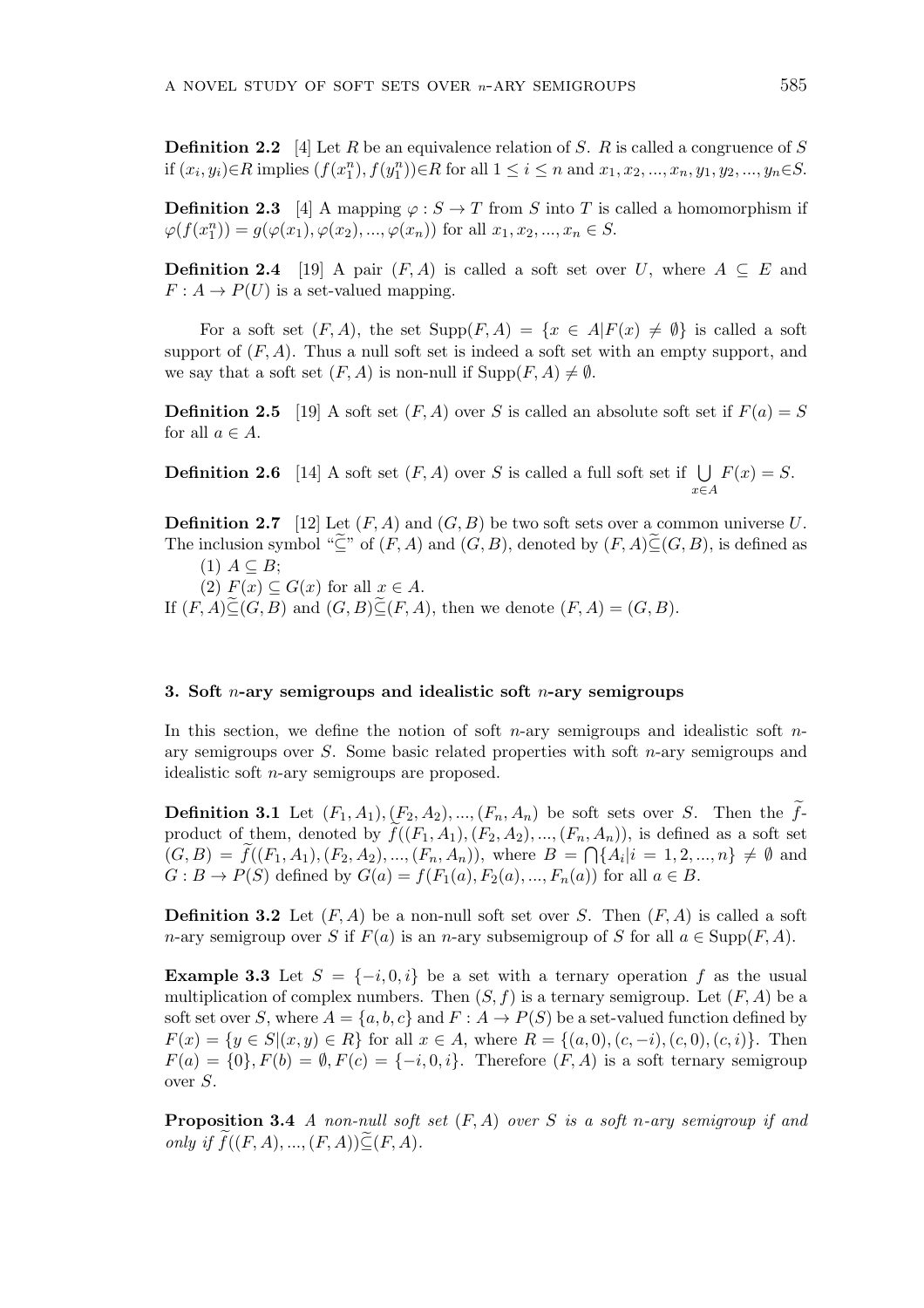Б

**Proof.** Let  $(F, A)$  be a soft *n*-ary semigroup over *S*, then for all  $a \in \text{Supp}(F, A)$ ,  $F(a)$  is an *n*-ary subsemigroup of *S*. By Definition 3.1, we denote  $f((F, A), ..., (F, A)) = (G, A)$ . where  $G : A \rightarrow P(S)$  defined by  $G(a) = f(F(a), ..., F(a))$  for all  $a \in \text{Supp}(F, A)$ . *F*(*a*) is an *n*-ary subsemigroup of *S*, it follows that  $f(F(a),...,F(a)) \subseteq F(a)$ , that is  $G(a) \subseteq F(a)$  for all  $a \in A$ . Hence  $\tilde{f}((F, A), \dots, (F, A)) \tilde{\subseteq} (F, A)$ .

Conversely, if  $\widetilde{f}((F, A), ..., (F, A))\widetilde{\subseteq}(F, A)$ , it follows that  $f(F(a), ..., F(a)) \subseteq F(a)$ for all  $a \in \text{Supp}(F, A)$ . This means  $F(a)$  is an *n*-ary subsemigroup of *S*. By Definition 3.2, (*F, A*) is a soft *n*-ary semigroup over *S*.

**Definition 3.5** Let  $(F, A)$  be a non-null soft set over *S*. Then  $(F, A)$  is called a *j*idealistic soft *n*-ary semigroup over *S*, if  $F(x)$  is a *j*-ideal of *S* for all  $x \in \text{Supp}(F, A)$ . Moreover, if  $(F, A)$  is a *j*-idealistic soft *n*-ary semigroup of *S* for each  $j = 1, 2, ..., n$ , then  $(F, A)$  is called an idealistic soft *n*-ary semigroup.

**Example 3.6** Consider the natural numbers N with usual multiplication. Let  $S = 2N$ . We define the 4-ary operation  $f$ ,  $f(a, b, c, d) = \frac{abcd}{2}$  for all  $a, b, c, d \in S$ . Then  $(S, f)$  is a 4-ary semigroup. Let  $(F, A)$  be a soft set over *S*, where  $A = \mathbb{N}$  and  $F : A \to P(S)$ is a set-valued function defined by  $F(x) = \{4xn|n \in \mathbb{N}\}\)$  for all  $x \in \mathbb{N}$ . Since for all  $x_1, x_2, x_3 \in S$  and  $r \in F(x)$ ,  $f(x_1^{i-1}, r, x_{i+1}^4) \in F(x)$  for  $i = 1, 2, 3, 4$ . Hence  $F(x)$  is an ideal of  $(S, f)$ . Therefore  $(F, A)$  is an idealistic soft 4-ary semigroup of *S*.

**Remark 3.7** If an idealistic soft *n*-ary semigroup  $(F, A)$  satisfying  $f((F, A), ..., (F, A))$  $=(F, A)$ , then  $(F, A)$  is called a soft idempotent idealistic soft *n*-ary semigroup.

**Proposition 3.8** *Let* (*H, E*) *be an absolute soft set over S. Then, a non-null soft set*  $(F, A)$  *over*  $S$  *is a j*-idealistic soft *n*-ary semigroup if and only if  $f(x)$ (*j−*1) (*H, E*)*,*(*F, A*)*,* (*n−j*) (*H, E*))  $\mathcal{L}(F, A)$ *, where*  $j = 1, 2, ..., n$ *.* 

**Proof.** Let  $(F, A)$  be a *j*-idealistic soft *n*-ary semigroup, then  $F(a)$  is a *j*-ideal of *S* for all  $a \in \text{Supp}(F, A)$ , it follows that  $f(x_1^{k-1}, r, x_{k+1}^n) \in F(a)$  for all  $x_1, x_2, ..., x_n \in S$  and all  $r \in F(a)$ . By Definition 3.1, we denote  $f(a)$ (*k−*1) (*H, E*)*,*(*F, A*)*,* (*n−k*)  $(H, E) = (G, A),$  where  $G: A \rightarrow P(S)$  defined by  $G(a) = f(H(a), F(a),$ *j−*1 *n−j H*(*a*)) for all  $a \in \text{Supp}(F, A)$ . Since  $(H, E)$  is an absolute soft set over *S*, so  $H(a) = S$  for all  $a \in \text{Supp}(F, A)$ . Hence  $G(a) = f(\overbrace{S}^{j-1}, F(a), \overbrace{S}^{n-j}) \subseteq F(a)$ . Therefore,  $\widetilde{f}$ ( (*j−*1) (*H, E*)*,*(*F, A*)*,* (*n−j*)  $(H, E)) \subseteq (F, A).$ (*j−*1) (*n−j*) *j−*1 *n−j*

Conversely, if  $f$ ( (*H, E*)*,*(*F, A*)*,*  $(H, E)$ ) $\subseteq$  $(F, A)$ , then  $f($ *H*(*a*)*, F*(*a*)*, H*(*a*))  $\subseteq$  *F*(*a*) for all  $a \in \text{Supp}(F, A)$ . Since  $(H, E)$  is an absolute soft set over *S*, so  $H(a) = S$  for all  $a \in \text{Supp}(F, A)$ . Hence  $f(\overline{S}^1, F(a), \overline{S}^1) \subseteq F(a)$ . This means  $F(a)$  is a j-ideal of S. By Definition 3.5, (*F, A*) is a *j*-idealistic soft *n*-ary semigroup over *S*. Ē

**Proposition 3.9** *Let* (*H, E*) *be an absolute soft set over S. Then, a non-null soft set* (*F, A*) *over S is an idealistic soft n-ary semigroup if* (*F, A*) *is a j-idealistic soft n-ary semigroup for all*  $1 \leq j \leq n$ *.* 

**Proof.** It is straightforward.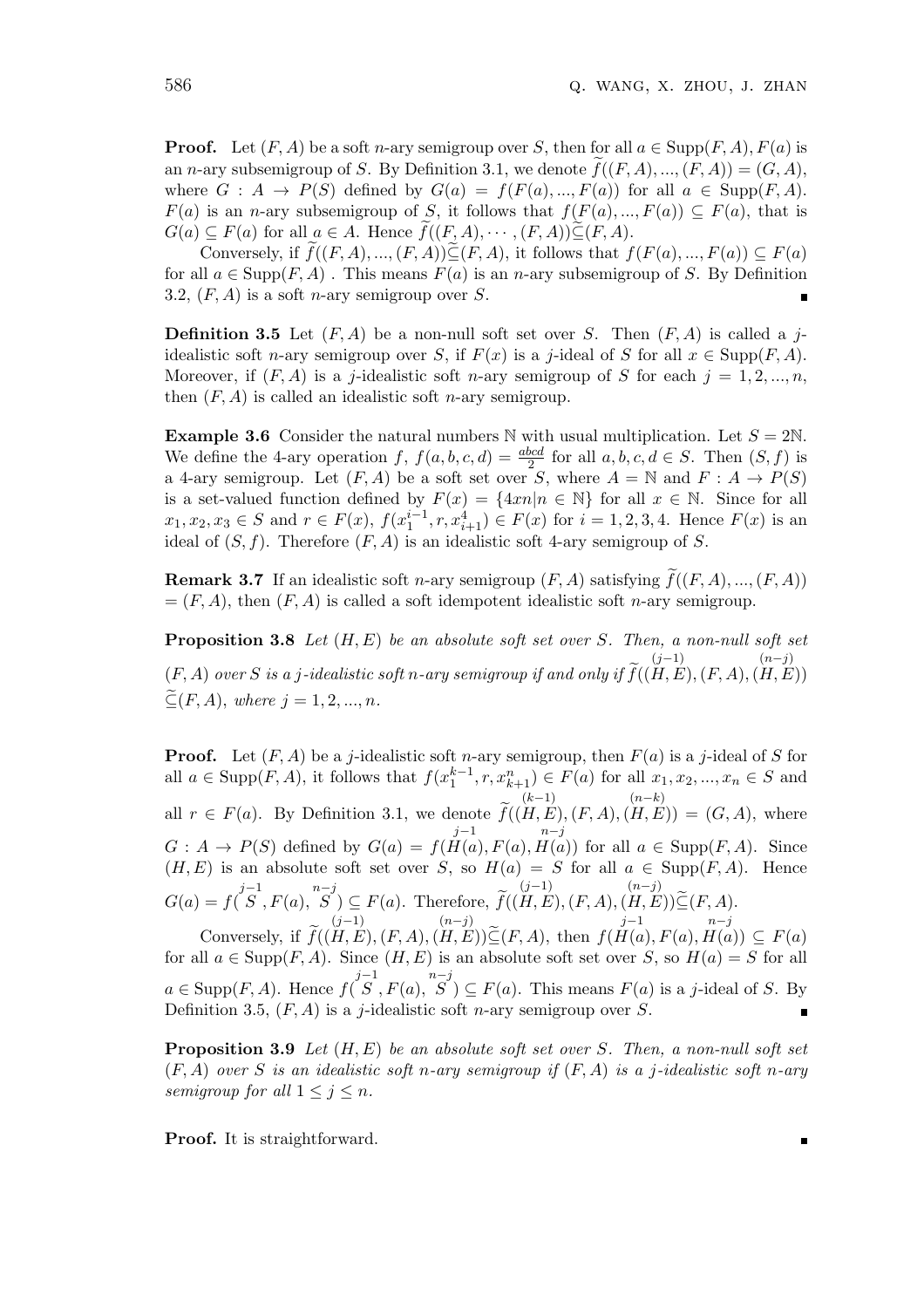## **4. The characterizations of regular** *n***-ary semigroups**

In this section, we show that the regular *n*-ary semigroups can be described by using idealistic soft *n*-ary semigroups. Moreover, we discuss relationships between regular *n*-ary semigroups and soft regular *n*-ary semigroups.

**Definition 4.1** [11] An element  $a \in S$  is called regular if there exist  $x_2, x_3, ..., x_{n-1} \in S$ such that  $f(a, x_2^{n-1}, a) = a$ . *S* is called regular if every element of *S* is regular.

**Definition 4.2** [20] *S* is called regular if for all  $a \in S$ , there exist  $x_{ij} \in S$  (*i, j* = 1*,* 2*, ..., n*) such that

$$
a = f(f(a, x_{12}^{1n}), f(x_{21}, a, x_{23}^{2n}), ..., f(x_{n1}^{nn-1}, a)).
$$

**Remark 4.3** In [11], Dudek proved that Definitions 4.1 and 4.2 are equivalent.

**Example 4.4** Let  $S = \left\{ \begin{pmatrix} 0 & 0 \\ 0 & 0 \end{pmatrix}, \right\}$  $\left(\begin{array}{cc} 1 & 0 \\ 0 & 0 \end{array}\right)$ ,  $\left(\begin{array}{cc} 0 & 1 \\ 0 & 0 \end{array}\right)$  $\left(\begin{array}{cc} 0 & 0 \\ 1 & 0 \end{array}\right)$ ,  $\left( \begin{array}{cc} 0 & 0 \\ 0 & 1 \end{array} \right)$ , where the ternary operation  $f$  is the usual matrix multiplication. One can easily show that  $(S, f)$  is a regular ternary semigroup.

**Lemma 4.5** [20] *The following conditions are equivalent:*

(1) *S is regular,*  $\left(2\right)$ <sup>n</sup> *i*=1  $B_i = f(B_1, B_2, ..., B_n)$  *for all i-deals*  $B_i$ *,* (3) *every ideal is idempotent.*

**Theorem 4.6** *S is regular if and only if*

$$
(F_1, A_1) \cap (F_2, A_2) \dots \cap (F_n, A_n) = f((F_1, A_1), (F_2, A_2), \dots, (F_n, A_n))
$$

*for every j*-idealistic soft *n*-ary semigroup  $(F_j, A_j)(j = 1, 2, ..., n)$ .

**Proof.** Let *S* be a regular *n*-ary semigroup and  $(F_i, A_j)$  be an *j*-idealistic soft *n*ary semigroup over *S*, respectively. Then  $(G, B) = \tilde{f}((F_1, A_1), (F_2, A_2), ..., (F_n, A_n))$ , where  $B = \bigcap^{n}$ *j*=1 *A*<sup>*j*</sup> and *G* is defined as  $G(a) = f(F_1(a), F_2(a), ..., F_n(a))$  for all  $a \in B$ . Also,  $(K, C) = (F_1, A_1) \oplus (F_2, A_2) \dots \oplus (F_n, A_n)$ , where  $C = \bigcap_{n=1}^{n}$ *j*=1 *A<sup>j</sup>* and *K* is defined as  $K(a) = F_1(a) \cap F_2(a)$ ...  $\cap F_n(a)$  for all  $a \in C$ . By Proposition 3.8, we have  $\widetilde{C}(F,A)(F,A) = (F,A) \widetilde{C} \widetilde{C}(F,A)(F,B) = (F,F) \widetilde{C}(F,A)$ 

$$
f((F_1, A_1), (F_2, A_2), ..., (F_n, A_n)) \subseteq f((F_1, A_1), (H, E), ..., (H, E)) \subseteq (F_1, A_1),
$$
  

$$
\widetilde{f}((F_1, A_1), (F_2, A_2), ..., (F_n, A_n)) \widetilde{\subseteq} \widetilde{f}((H, E), (F_2, A_2), ..., (H, E)) \widetilde{\subseteq} (F_2, A_2),
$$

*...................................................................................................................*

$$
f((F_1, A_1), (F_2, A_2), ..., (F_n, A_n)) \subseteq f((H, E), (H, E), ..., (F_n, A_n)) \subseteq (F_n, A_n),
$$

where (*H, E*) is an absolute soft set over *S*.

 $\widetilde{f}((F_1, A_1), (F_2, A_2), \ldots, (F_n, A_n)) \widetilde{\subset} (F_1, A_1) \oplus (F_2, A_2) \ldots \oplus (F_n, A_n).$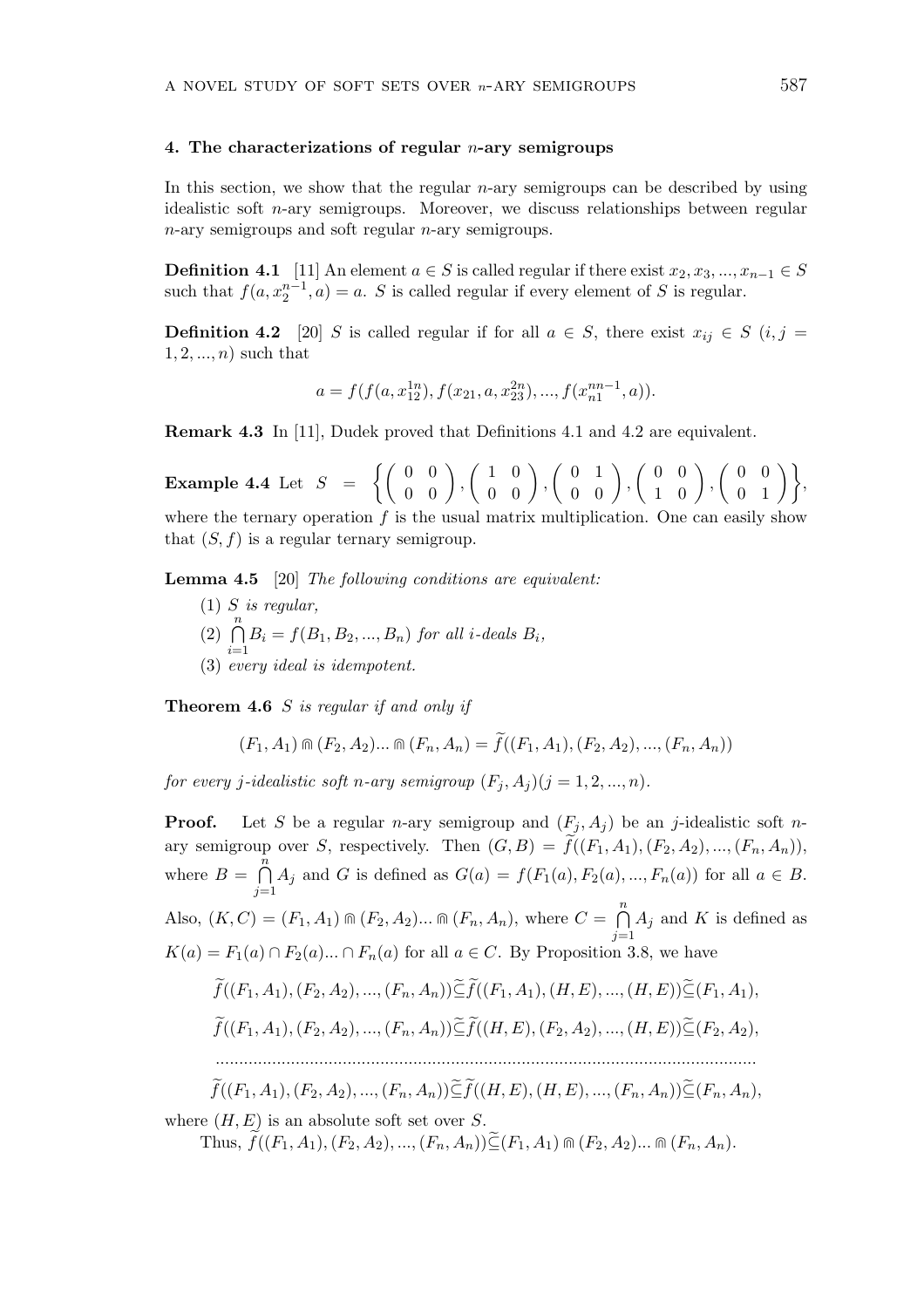Let  $b \in F_1(a) \cap F_2(a) \dots \cap F_n(a)$ , then  $b \in F_j(a)$ . Since *S* is regular, there exist  $x_{ij} \in S(i, j = 1, 2, ..., n)$  such that  $b = f(f(b, x_{12}^{1n}), f(x_{21}, b, x_{23}^{2n}), ..., f(x_{n1}^{nn-1}, b))$ . By  $(F_j, A_j)$  is an *j*-idealistic soft *n*-ary semigroup over *S*, we have  $F_j(a)$  is an *j*-ideal of S, so  $f(b, x_{12}^{1n}) \in F_1(a), f(x_{21}, b, x_{23}^{2n}) \in F_2(a), ..., f(x_{n1}^{nn-1}, b) \in F_n(a)$ . Hence  $b \in$  $f(F_1(a), F_2(a), ..., F_n(a))$ . This means  $F_1(a) \cap F_2(a) ... \cap F_n(a) \subseteq f(F_1(a), F_2(a), ..., F_n(a))$ , for all  $a \in \bigcap^n$  $\prod_{j=1} A_j$ . It implies  $(F_1, A_1) \cap (F_2, A_2) \dots \cap (F_n, A_n) \subseteq f((F_1, A_1), (F_2, A_2), \dots, (F_n, A_n)).$ 

Hence  $(F_1, A_1) \cap (F_2, A_2) \dots \cap (F_n, A_n) = \tilde{f}((F_1, A_1), (F_2, A_2), \dots, (F_n, A_n))$  for every *j*-idealistic soft *n*-ary semigroup $(F_i, A_j)(j = 1, 2, ..., n)$ .

Conversely, suppose that  $A_1 = A_2 = \cdots = A_n = S$  and  $F_j$  is a function from *A*<sup>j</sup> to *P*(*S*). For all  $a \in S$ , we define  $F_1(a) = \{a\} \cup f(a, S, ..., S), F_2(a) = \{a\} \cup$  $f(S, a, S, ..., S), ..., F_n(a) = \{a\} \cup f(S, S, ..., S, a)$ . Since

$$
f(F_1(a), S, ..., S) = f(\lbrace a \rbrace \cup f(a, S, ..., S), S, ..., S)
$$
  
\n
$$
\subseteq f(a, S, ..., S) \cup f(f(a, S, ..., S), S..., S)
$$
  
\n
$$
= f(a, S, ..., S) \cup f(a, S, ..., S, f(S, ..., S))
$$
  
\n
$$
\subseteq f(a, S, ..., S) \cup f(a, S, ..., S)
$$
  
\n
$$
= f(a, S, ..., S).
$$

Hence  $a \in F_1(a) \cap F_2(a) ... \cap F_n(a) = f(F_1(a), F_2(a), ..., F_n(a)) \subseteq f(F_1(a), S, ..., S) \subseteq$ *f*(*a, S, ..., S*). In similar way, we have  $a \in f(S, a, S, ..., S), ..., a \in f(S, ..., S, a)$ . So

$$
f(f(a, S, ..., S), f(S, a, S, ..., S), ..., f(S, ..., S, a))
$$
  
= f(a, f(S, ..., S), f(a, S, ..., S), ..., f(S, ..., S), a)  

$$
\subseteq f(a, S, ..., S, a).
$$

Therefore,

$$
f(F_1(a), F_2(a), ..., F_n(a))
$$
  
=  $f(\lbrace a \rbrace \cup f(a, S, ..., S), ..., \lbrace a \rbrace \cup f(S, S, ..., S, a))$   
=  $f(a, ..., a), ..., \cup f(f(a, S, ..., S), f(S, a, S, ..., S), ..., f(S, ..., S, a))$   
=  $f(f(a, S, ..., S), f(S, a, S, ..., S), ..., f(S, ..., S, a))$   
 $\subseteq f(a, S, ..., S, a).$ 

This means  $a \in f(a, S, \ldots, S, a)$ . Hence *S* is regular.

**Theorem 4.7** *S is regular if and only if every idealistic soft n-ary semigroup over S is soft idempotent.*

**Proof.** Let *S* be a regular *n*-ary semigroup and (*F, A*) an idealistic soft *n*-ary semigroup. Putting  $(F, A) = (F_1, A_1) = (F_2, A_2) = ... = (F_n, A_n)$ , then by Theorem 4.1,  $(F, A) = (F, A) \cap (F, A) \dots \cap (F, A) = f((F, A), \dots, (F, A))$ . Thus  $(F, A)$  is soft idempotent.

Conversely, if all  $(F_i, A_j)$  are *j*-idealistic soft *n*-ary semigroups over *S*, where  $j =$  $1, 2, ..., n$ . Then  $(F_1, A_1) \cap (F_2, A_2) \dots \cap (F_n, A_n)$  is an idealistic soft *n*-ary semigroup over S and  $(F_1, A_1) \oplus (F_2, A_2) \dots \oplus (F_n, A_n) \widetilde{\subseteq} (F_i, A_j)$  for each  $j = 1, 2, \dots, n$ . This implies that

$$
(F_1, A_1) \cap (F_2, A_2) \dots \cap (F_n, A_n)
$$
  
=  $\tilde{f}((F_1, A_1) \cap (F_2, A_2) \dots \cap (F_n, A_n), ..., (F_1, A_1) \cap (F_2, A_2) \dots \cap (F_n, A_n))$   
 $\tilde{\subseteq} \tilde{f}((F_1, A_1), (F_2, A_2), ..., (F_n, A_n)).$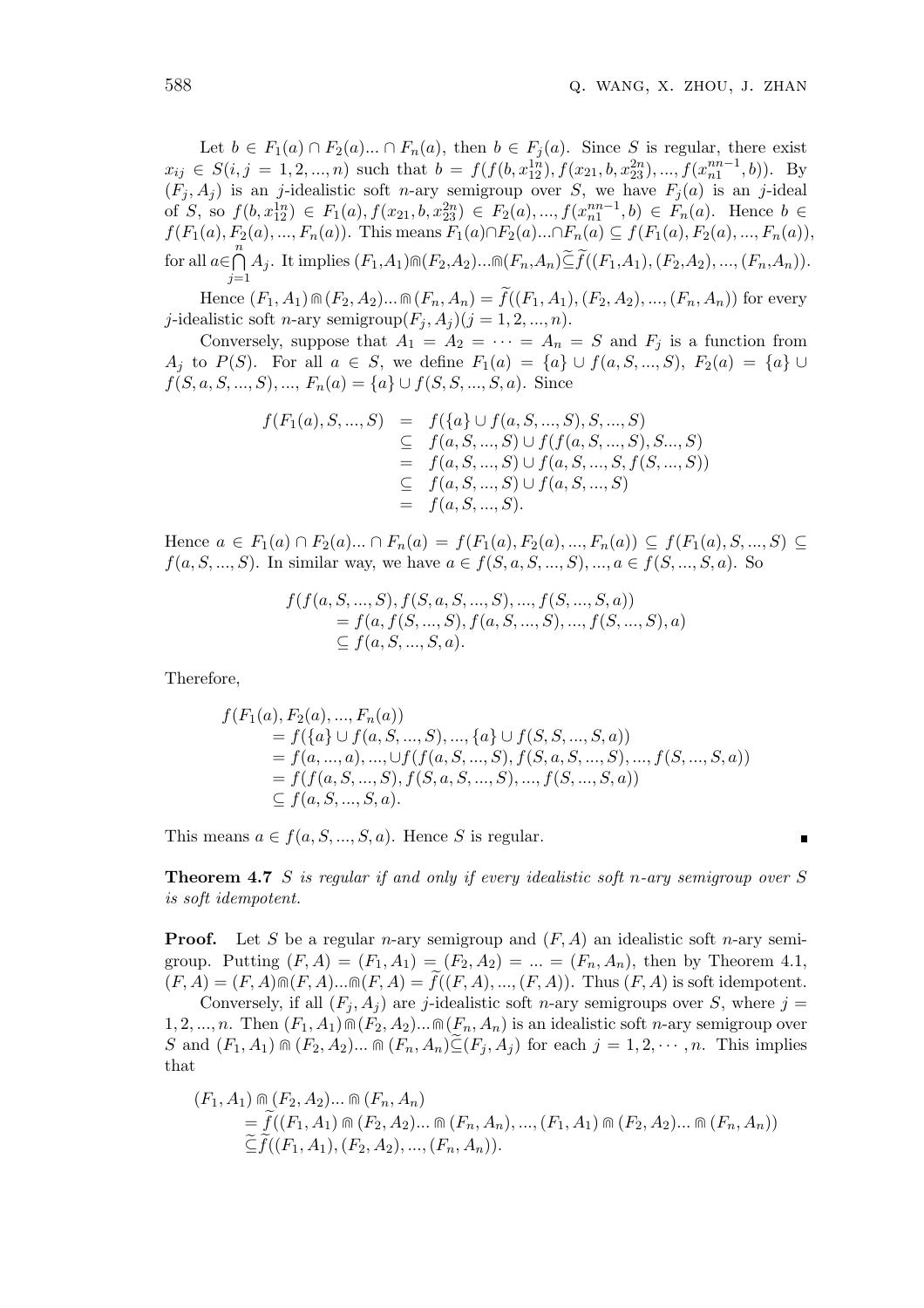But  $\tilde{f}((F_1, A_1), (F_2, A_2), ..., (F_n, A_n)) \tilde{\subseteq} (F_1, A_1) \cap (F_2, A_2) ... \cap (F_n, A_n)$  always holds. Thus,  $(F_1, A_1) \cap (F_2, A_2) \dots \cap (F_n, A_n) = \tilde{f}((F_1, A_1), (F_2, A_2), \dots, (F_n, A_n)).$  Hence, by Theorem 4.6, *S* is regular.

By Theorems 4.6 and 4.7, we have the following Corollary.

**Corollary 4.8** *Then the following conditions are equivalent:*

- (1) *S is regular,*
- $(F_1, A_1) \cap (F_2, A_2) \dots \cap (F_n, A_n) = \tilde{f}((F_1, A_1), (F_2, A_2), \dots, (F_n, A_n))$ *for every j*-*idealistic soft n*-*ary semigroup*  $(F_i, A_i)(j = 1, 2, ..., n)$ ,
- (3) *every idealistic soft n-ary semigroup is soft idempotent*

**Definition 4.9** A soft *n*-ary semigroup  $(F, A)$  over *S* is called a soft regular *n*-ary semigroup if for each  $a \in A$ ,  $F(a)$  is regular.

The following examples show that if *S* is a regular *n*-ary semigroup then soft *n*-ary semigroup  $(F, A)$  over *S* may not be soft regular and if the soft *n*-ary semigroup  $(F, A)$ over *S* is soft regular then *S* may not be regular.

**Example 4.10** Consider the regular ternary semigroup in Example 4.4. Let (*F, A*) be a soft set over *S*, where  $A = S$  and  $F : A \rightarrow P(S)$  be a set-valued function defined by *F*(  $\left( \begin{array}{cc} 0 & 0 \\ 0 & 0 \end{array} \right)) = S, F($  $\left( \begin{array}{cc} 1 & 0 \\ 0 & 0 \end{array} \right)) = F($  $\left(\begin{array}{cc} 0 & 1 \\ 0 & 0 \end{array}\right)) = \left\{ \left(\begin{array}{cc} 0 & 0 \\ 0 & 0 \end{array}\right), \right.$  $\left(\begin{array}{cc} 1 & 0 \\ 0 & 0 \end{array}\right)$ ,  $\left(\begin{array}{cc} 0 & 1 \\ 0 & 0 \end{array}\right)$ , *F*(  $\left( \begin{array}{cc} 0 & 0 \\ 1 & 0 \end{array} \right))\,=\,F($  $\left(\begin{array}{cc} 0 & 0 \\ 0 & 1 \end{array}\right)) = \left\{\left(\begin{array}{cc} 0 & 0 \\ 0 & 0 \end{array}\right), \right.$  $\left(\begin{array}{cc} 0 & 0 \\ 1 & 0 \end{array}\right)$ ,  $\left(\begin{array}{cc} 0 & 0 \\ 0 & 1 \end{array}\right)$ . Then  $(F, A)$  is soft ternary semigroup over *S*. But it is not soft regular, because *F*(  $\left( \begin{array}{cc} 0 & 0 \\ 1 & 0 \end{array} \right))\;=\;$ *F*(  $\left(\begin{array}{cc} 0 & 0 \\ 0 & 1 \end{array}\right))\;=\;\left\{\left(\begin{array}{cc} 0 & 0 \\ 0 & 0 \end{array}\right),\right.$  $\left(\begin{array}{cc} 0 & 0 \\ 1 & 0 \end{array}\right)$ ,  $\left(\begin{array}{cc} 0 & 0 \\ 0 & 1 \end{array}\right)$  is not regular ternary subsemigroup of *S*.

**Example 4.11** Let  $(S, f)$  be a 4-ary semigroup derived from the semigroup  $(S, \cdot)$ , where the 4-ary operation defined  $f(d, d, d, d) = d$  and  $f(x, y, z, u) = a$  where  $x, y, z, u$ 

 $\in \{a, b, c\}$ . Clearly,  $(S, f)$  is not a regular 4-ary semigroup. Let  $A = \{\alpha, \beta\}$  be a set of parameters such that  $F(\alpha) = \{a\}$ ,  $F(\beta) = \{a, d\}$ . Then  $(F, A)$  is a soft regular 4-ary semigroup over  $(S, f)$  because  $F(\alpha)$  and  $F(\beta)$  are regular 4-ary subsemigroups of  $(S, f)$ .

**Remark 4.12** In the above examples, we have demonstrated that the regularity of a *n*-ary semigroup *S* does not imply the regularity of a soft *n*-ary semigroup over *S*. Also, the regularity of a soft *n*-ary semigroup over a given *n*-ary semigroup *S* does not imply the regularity of the *n*-ary semigroup. However, we still have the following proposition.

**Proposition 4.13** *Let* (*F, A*) *be a full soft regular n-ary semigroup over S. Then S is a regular n-ary semigroup.*

**Proof.** Let  $(F, A)$  be a soft regular *n*-ary semigroup over *S*. Then  $F(\alpha)$  is regular for each  $\alpha \in A$ . Now let  $a \in S$ , because  $(F, A)$  is a full soft set, we have  $S = \bigcup F(\alpha)$ , then *α∈A* there exists  $\beta \in A$  such that  $a \in F(\beta)$ . Since  $F(\beta)$  is regular, then exist  $x_2, x_3, ..., x_{n-1} \in$ *F*(*β*) such that  $f(a, x_2^{n-1}, a) = a$ . Since  $x_2, x_3, ..., x_{n-1} \in F(\beta) \subseteq \cup$  $F(\alpha) = S$ , hence *α∈A S* is regular. $\blacksquare$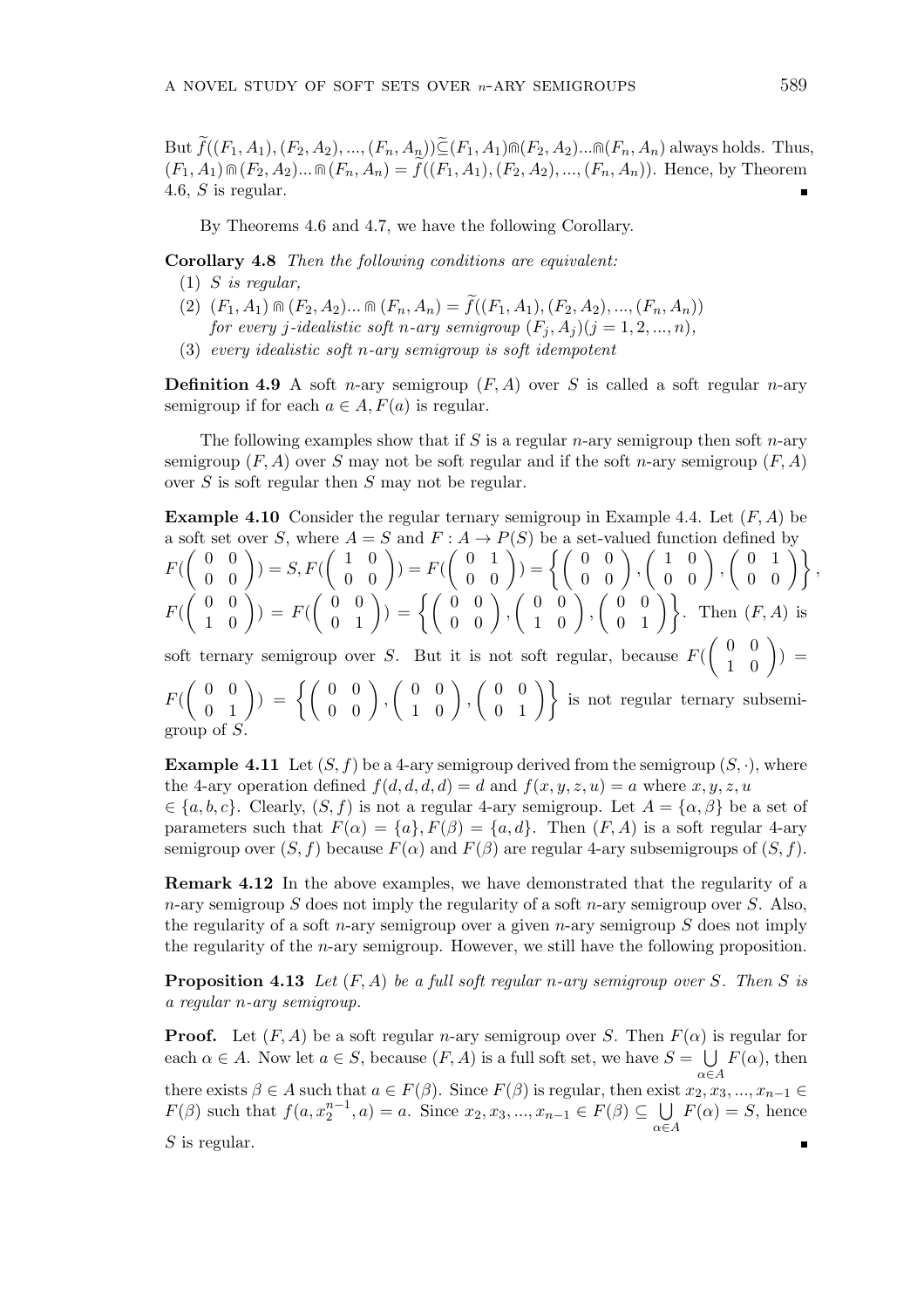**Proposition 4.14** *If S is an idempotent n-ary semigroup, then every soft n-ary semigroup* (*F, A*) *over S is soft regular.*

Proof. It is straightforward.

## **5. Soft congruence relations over** *n***-ary semigroups and homomorphisms**

In this section, we give the concept of soft congruence relations over *S* and introduce quotient *n*-ary semigroups via soft congruence relations. Some homomorphisms and related properties with respect to soft congruence relations are proposed.

**Definition 5.1** A non-null soft set  $(\rho, A)$  over  $S \times S$  is called a soft congruence relation over *S* if  $\rho(\alpha)$  is a congruence relation on *S* for all  $\alpha \in \text{Supp}(\rho, A)$ .

If Supp $(\rho, A) = \emptyset$ , then  $(\rho, A)$  is called a null soft congruence relation over *S*, denoted  $\emptyset_A^2$ .

**Example 5.2** Let  $(S, f)$  be an *n*-ary semigroup in Example 3.6 and  $A = \mathbb{N}^+$ . Consider the set-valued function  $\rho: A \to P(S \times S)$  given by  $\rho(\alpha) = \{(x, y) \in S \times S | x \equiv y (mod \alpha)\}\$ for all  $\alpha \in A$ . Then  $\rho(\alpha)$  is a congruence relation on  $(S, f)$ . Hence  $(\rho, A)$  is a soft congruence relation on (*S, f*).

**Theorem 5.3** *Let*  $(\rho, A)$  *be a soft congruence relation over an n-ary semigroup*  $(S, f)$ and  $S/(\rho, A) = \{ [x]_{\rho(\alpha)} | x \in S \}$  where  $[x]_{\rho(\alpha)} = \{ y \in S | (x, y) \in \rho(\alpha), \alpha \in A \}$ . Then for  $any \alpha \in A$ ,  $S/(\rho, A)$  *is an n-ary semigroup under the n-ary operation defined by* 

$$
F([x_1]_{\rho(\alpha)}, [x_2]_{\rho(\alpha)}, ..., [x_n]_{\rho(\alpha)}) = [f(x_1^n)]_{\rho(\alpha)}
$$

*for all*  $x_1, x_2, ..., x_n \in S$ *.* 

**Proof.** We shall first show that *F* is well defined. Let  $x_1, x_2, ..., x_n, y_1, y_2, ..., y_n \in S$ be such that

$$
[x_1]_{\rho(\alpha)} = [y_1]_{\rho(\alpha)}, [x_2]_{\rho(\alpha)} = [y_2]_{\rho(\alpha)}, ..., [x_n]_{\rho(\alpha)} = [y_n]_{\rho(\alpha)}
$$

for all  $\alpha \in A$ . It follows that  $(x_1, y_1) \in \rho(\alpha), (x_2, y_2) \in \rho(\alpha), ..., (x_n, y_n) \in \rho(\alpha)$ . Since  $(\rho, A)$  is a soft congruence relation over  $(S, f)$ , by Definition 4.1, for any  $\alpha \in A$ ,  $\rho(\alpha)$ is a congruence relation on  $(S, f)$ . Hence we have  $(f(x_1^n), f(y_1^n)) \in \rho(\alpha)$ . This means  $[f(x_1^n)]_{\rho(\alpha)} = [f(y_1^n)]_{\rho(\alpha)}$ . Hence *F* is well defined.  $S/(\rho, A)$  is closed under the operation *F* and *F* is  $(i, j)$ -associative is obvious. Therefore  $(S/(\rho, A), F)$  is an *n*-ary semigroup for all  $\alpha \in A$ .

**Theorem 5.4** *Let*  $(\rho, A)$  *and*  $(\sigma, B)$  *be two soft congruence relations over an n-ary semigroup S* with  $(\rho, A) \widetilde{\subseteq} (\sigma, B)$ *. Then the soft binary relation*  $(\sigma, B) / (\rho, A)$  *over*  $S / (\rho, A)$ *, defined by*  $(\delta, C) = (\sigma, B)/(\rho, A)$  *where*  $C = A \cap B$  *and* 

$$
\delta(\alpha) = \sigma(\alpha)/\rho(\alpha) = \{([x]_{\rho(\alpha)}, [y]_{\rho(\alpha)}) \in S/(\rho, A) \times S/(\rho, A), (x, y) \in \sigma(\alpha)\}\
$$

*for all*  $\alpha \in C$ *, is a soft congruence relation over*  $S/(\rho, A)$  *and* 

$$
(S/(\rho, A))/((\sigma, B)/(\rho, A)) \cong S/(\sigma, B).
$$

 $\blacksquare$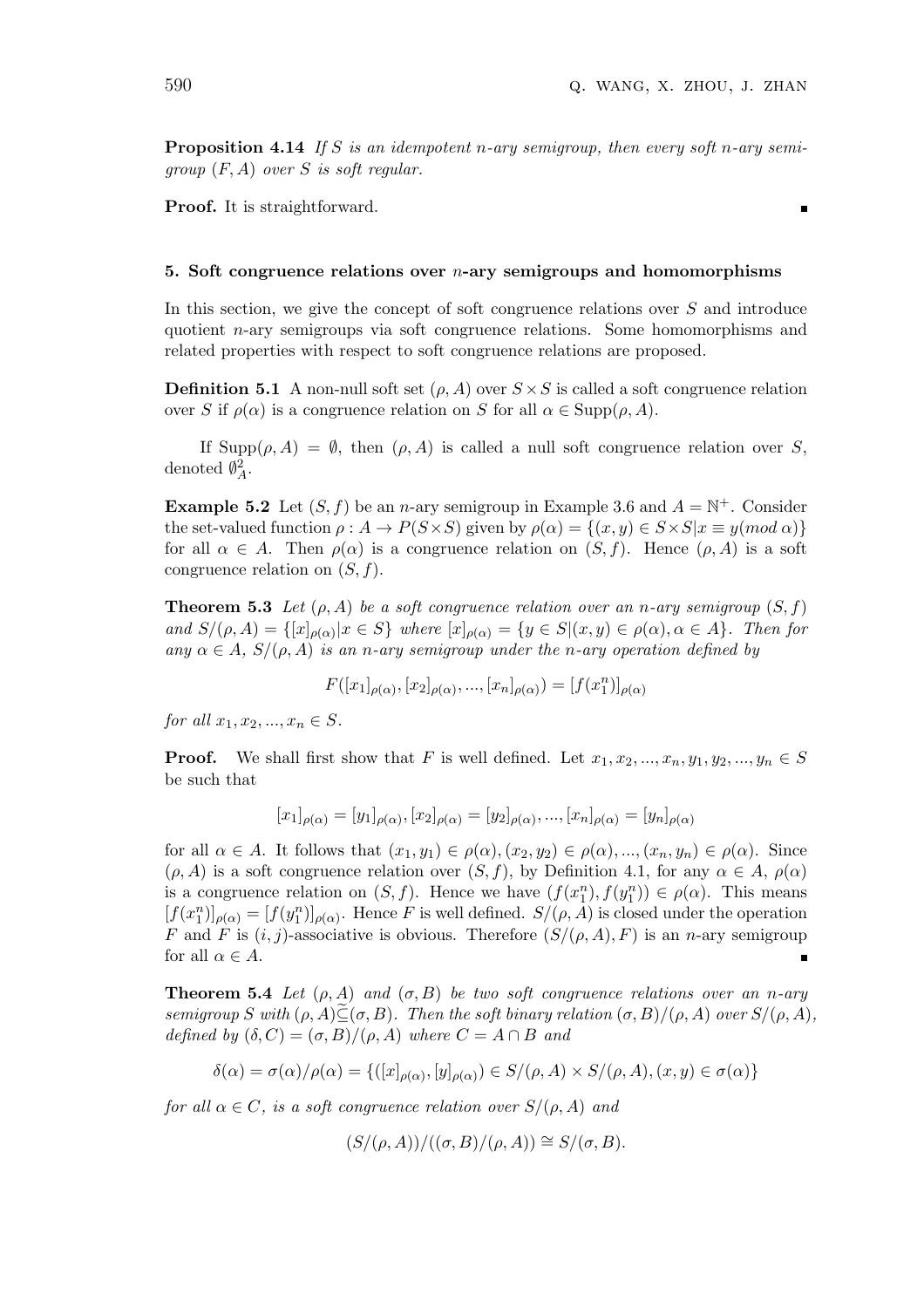**Proof.** Since  $C = A \cap B = A$ , then for any  $\alpha \in C$ ,  $\rho(\alpha)$  and  $\sigma(\alpha)$  are congruence relations on *S*, so  $\delta(\alpha)$  is an equivalence relation on  $S/(\rho, A)$ .

Let  $a_1, a_2, ..., a_n, b_1, b_2, ..., b_n \in S$ , if  $(a_1, b_1) \in \sigma(\alpha), ..., (a_n, b_n) \in \sigma(\alpha)$ , then we have  $(f(a_1^n), f(b_1^n)) \in \sigma(\alpha)$  and  $([a_1]_{\rho(\alpha)}, [b_1]_{\rho(\alpha)}) \in \delta(\alpha), ..., ([a_n]_{\rho(\alpha)}, [b_n]_{\rho(\alpha)}) \in \delta(\alpha)$ . According to Theorem 5.3,

$$
(F([a_1]_{\rho(\alpha)},..., [a_n]_{\rho(\alpha)}), F([b_1]_{\rho(\alpha)},..., [b_n]_{\rho(\alpha)}) = ([f(a_1^n)]_{\rho(\alpha)},[f(b_1^n)]_{\rho(\alpha)}) \in \delta(\alpha).
$$

This means  $\delta(\alpha)$  is a congruence relation on  $S/(\rho, A)$  for all  $\alpha \in C$ . Hence  $(\sigma, B)/(\rho, A)$ is a soft congruence relation over  $S/(\rho, A)$ .

From Theorem 5.3, we know  $(S/(\rho, A))/((\sigma, B)/(\rho, A))$  and  $S/(\sigma, B)$  are two *n*-ary semigroups. Define a mapping:

$$
h: (S/(\rho, A))/((\sigma, B)/(\rho, A)) \to S/(\sigma, B)
$$

by  $h([[x]_{\rho(\alpha)}]_{\delta(\alpha)}) = [x]_{\sigma(\alpha)}$  for all  $x \in S$  and  $\alpha \in A$ . If  $[[x]_{\rho(\alpha)}]_{\delta(\alpha)} = [[y]_{\rho(\alpha)}]_{\delta(\alpha)}$ , then  $([x]_{\rho(\alpha)}, [x]_{\rho(\alpha)}) \in \delta(\alpha)$ , it follows that  $(x, y) \in \sigma(\alpha)$ , this means  $[x]_{\sigma(\alpha)} = [y]_{\sigma(\alpha)}$ . Hence *h* is well defined.

Let  $F^*$  be an *n*-ary operation of  $(S/(\rho, A))/((\sigma, B)/(\rho, A))$ . Then we have

$$
h(F^*([[x_1]_{\rho(\alpha)}]_{\delta(\alpha)},...,[[x_n]_{\rho(\alpha)}]_{\delta(\alpha)}) = h([F([x_1]_{\rho(\alpha)},...,[x_n]_{\rho(\alpha)})]_{\delta(\alpha)})
$$
  
\n
$$
= h([[f(x_1^n)]_{\rho(\alpha)}]_{\delta(\alpha)})
$$
  
\n
$$
= [f(x_1^n)]_{\sigma(\alpha)}
$$
  
\n
$$
= F([x_1]_{\sigma(\alpha)},...,[x_n]_{\sigma(\alpha)})
$$
  
\n
$$
= F(h([[x_1]_{\rho(\alpha)}]_{\delta(\alpha)}),...,h([[x_n]_{\rho(\alpha)}]_{\delta(\alpha)})).
$$

This means *h* is a homomorphism. If  $[x]_{\sigma(\alpha)} = [y]_{\sigma(\alpha)}$ , then  $(x, y) \in \sigma(\alpha)$ , so  $([x]_{\rho(\alpha)}, [y]_{\rho(\alpha)}) \in \delta(\alpha)$ . It follows that  $[[x]_{\rho(\alpha)}]_{\delta(\alpha)} = [[x]_{\rho(\alpha)}]_{\delta(\alpha)}$ , and h is injective.

Furthermore, for any  $[y]_{\sigma(\alpha)} \in S/(\sigma, B)$ , there exists  $\rho(\alpha) = \sigma(\alpha)$  such that  $h([[y]_{\sigma(\alpha)}]_{\delta(\alpha)}) = h([[y]_{\rho(\alpha)}]_{\delta(\alpha)}) = [y]_{\sigma(\alpha)}$  for all  $\alpha \in A$ . Hence h is surjective. This completes the proof.

**Lemma 5.5** *Let*  $\varphi$  :  $(S_1, f) \to (S_2, g)$  *be an n-ary semigroup epimorphism.* 

- (1) If  $\gamma$  is a congruence relation on  $S_1$ , define  $\varphi(\gamma) = \{(\varphi(x), \varphi(y)) \in S_2 \times S_2 | (x, y) \in \gamma\},\$ *then*  $\varphi(\gamma)$  *is a congruence relation on*  $S_2$ *.*
- (2) If  $\theta$  is a congruence relation on  $S_2$  such that  $\varphi^{-1}(\theta) \neq \emptyset$ , where  $\varphi^{-1}(\theta) = \{(x, y) \in$  $S_1 \times S_1 | (\varphi(x), \varphi(y)) \in \theta$ , then  $\varphi^{-1}(\theta)$  *is a congruence relation on*  $S_1$ *.*

**Proposition 5.6** *Let*  $\varphi$  :  $(S_1, f) \to (S_2, g)$  *be an n-ary semigroup epimorphism.* 

(1) *If*  $(\rho, A)$  *is a soft congruence relation over*  $S_1$ *, the image*  $\varphi(\rho, A)$  *of*  $(\rho, A)$  *is denoted by*  $(\varphi(\rho), A)$ *, then*  $(\varphi(\rho), A)$  *is a soft congruence relation over*  $S_2$ *, where* 

$$
\varphi(\rho)(\alpha) = \{ (\varphi(x), \varphi(y)) \in S_2 \times S_2 | (x, y) \in \rho(\alpha) \}
$$

*for all*  $\alpha \in A$ *.* 

(2) *If*  $(\sigma, B)$  *is a soft congruence relation over*  $S_2$  *such that*  $\varphi^{-1}(\sigma, B) \neq \varnothing_B^2$ *, where*  $\varphi^{-1}(\sigma, B)$  *is the inverse image of* ( $\sigma, B$ ) *is denoted by* ( $\varphi^{-1}(\sigma), B$ ) *and* 

$$
\varphi^{-1}(\sigma)(\beta) = \{(x, y) \in S_1 \times S_1 | (\varphi(x), \varphi(y)) \in \sigma(\beta) \}
$$

*for all*  $\beta \in B$ *. Then*  $\varphi^{-1}(\sigma, B)$  *is a soft congruence relation over*  $S_1$ *.*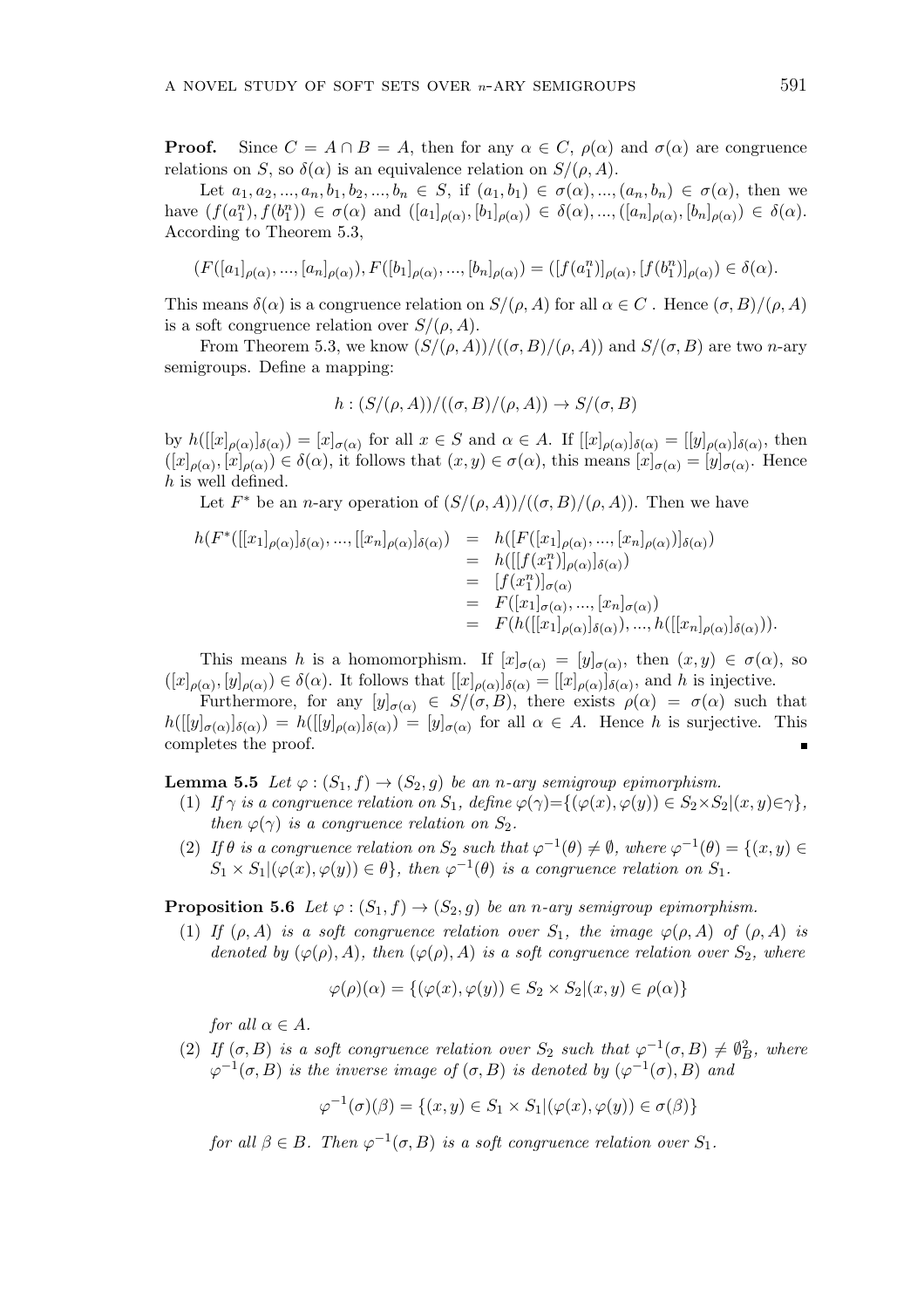**Theorem 5.7** *Let*  $\varphi$  :  $(S_1, f) \to (S_2, g)$  *be an n-ary semigroup epimorphism. If*  $(\rho, A)$ *is a soft congruence relation over*  $S_1$ , then  $S_1/(\rho, A) \cong S_2/\varphi(\rho, A)$ .

**Proof.** By Theorem 5.3 and Proposition 5.6,  $S_1/(\rho, A)$  and  $S_2/\varphi(\rho, A)$  are *n*-ary semigroups. Define a mapping

$$
\psi: S_1/(\rho, A) \to S_2/\varphi(\rho, A)
$$
 by  $\psi([x]_{\rho(\alpha)}) = [\varphi(x)]_{\varphi(\rho)(\alpha)}$ 

for all  $x \in S_1$  and  $\alpha \in A$ .

We first show that  $\psi$  is well defined. In fact, let  $x, x' \in S_1$ , if  $[x]_{\rho(\alpha)} = [x']_{\rho(\alpha)}$ , then  $(x.x') \in \rho(\alpha), \alpha \in A$ . From Proposition 5.6, we have  $(\varphi(x), \varphi(x')) \in \varphi(\rho)(\alpha)$  for all  $\alpha \in A$ , which implies that  $[\varphi(x)]_{\varphi(\rho)(\alpha)} = [\varphi(x')]_{\varphi(\rho)(\alpha)}$ . Hence  $\psi$  is well defined.

Moreover,  $\psi$  is a homomorphism. Let  $x_1, x_2, ..., x_n \in S_1, \alpha \in A, F$  and  $F'$  be two *n*-ary operations of  $S_1/(\rho, A)$  and  $S_2/\varphi(\rho, A)$ , respectively. Then we have

$$
\psi(F([x_1]_{\rho(\alpha)},...,[x_n]_{\rho(\alpha)}) = \psi([f(x_1^n)]_{\rho(\alpha)})
$$
  
\n
$$
= \varphi(f(x_1^n))_{\varphi(\rho)(\alpha)}
$$
  
\n
$$
= [g(\varphi(x_1), \varphi(x_2), ..., \varphi(x_n))]_{\varphi(\rho)(\alpha)}
$$
  
\n
$$
= F'([\varphi(x_1)]_{\varphi(\rho)(\alpha)}, [\varphi(x_2)]_{\varphi(\rho)(\alpha)}, ..., [\varphi(x_n)]_{\varphi(\rho)(\alpha)}).
$$

Hence  $\psi$  is a homomorphism.

For any  $x, x' \in S_1, \alpha \in A$ , if  $[\varphi(x)]_{\varphi(\rho)(\alpha)} = [\varphi(x')]_{\varphi(\rho)(\alpha)}$ , then  $(\varphi(x), \varphi(x')) \in$  $\varphi(\rho)(\alpha)$ . By Proposition 5.1, we have  $(x, x') \in \rho(\alpha)$ , which implies  $[x]_{\rho(\alpha)} = [y]_{\rho(\alpha)}$ . This means  $\psi$  is injective.

Since  $\varphi$  is surjective, then for any  $[y]_{\varphi(\rho)(\alpha)} \in S_2/\varphi(\rho, A), y \in S_2, \alpha \in A$ , there exists  $x_1 \in S_1$  such that  $\varphi(x) = y$ . So  $\psi([x]_{\rho(\alpha)}) = [\varphi(x)]_{\varphi(\rho)(\alpha)} = [y]_{\varphi(\rho)(\alpha)}$ , this means that  $\psi$  is surjective. Hence  $\psi$  is a isomorphism and  $S_1/(\rho, A) \cong S_2/\varphi(\rho, A)$ .

**Theorem 5.8** *Let*  $\varphi$  :  $(S_1, f) \to (S_2, g)$  *be an n-ary semigroup epimorphism. If*  $(\sigma, B)$ *is a soft congruence relation over*  $S_2$  *and*  $\varphi^{-1}(\sigma, B) \neq \emptyset_B^2$ *, then* 

$$
S_1/\varphi^{-1}(\sigma, B) \cong S_2/(\sigma, B).
$$

**Proof.** It is similar to the proof of Theorem 5.7 and we omit it.

 $\blacksquare$ 

**Acknowledgement.** This research is partially supported by a grant of NNFSC (11461025; 11561023).

#### **References**

- [1] AKTAŞ, H., ÇAĞMAN, N., *Soft sets and soft groups*, Inform. Sci., 13 (2007), 2726-2735.
- [2] Crombez, G., *0n* (*n, m*)*-rings*, Abhand. Math. Sem. Univ. Hamburg, 37(1972) 180-199.
- [3] Crombez, G., Timm, J., *On* (*m, n*)*-quotient rings*, Abh. Math. Semin. Univ. Hambg., 37 (1972) 200-203.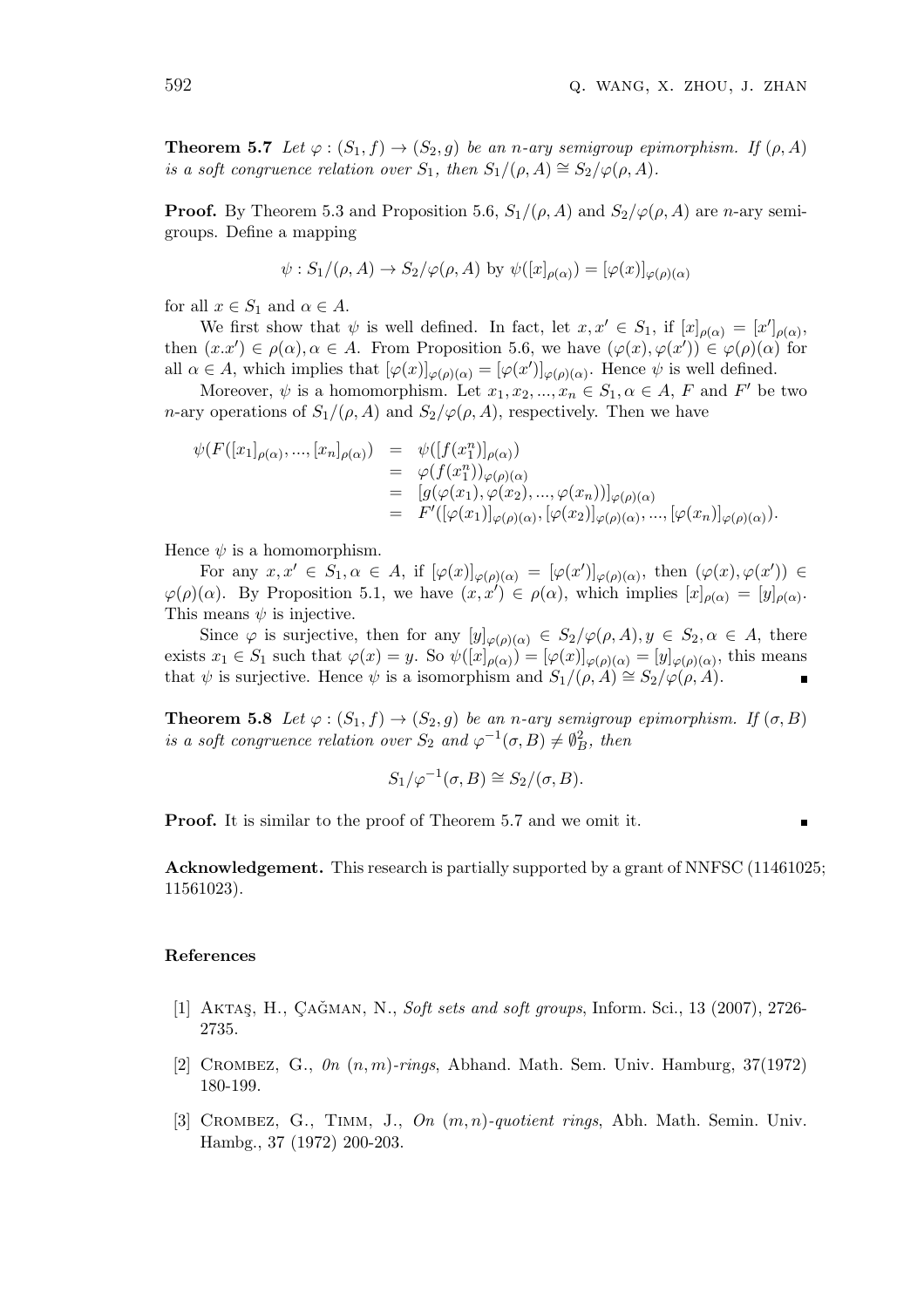- [4] Davvaz, B., *Approximation in n-ary algebraic systems*, Soft Comput., 12 (2008), 409-418.
- [5] Davvaz, B., Dudek, W.A., *Fuzzy n-ary groups as a generalization of Rosenfeld's fuzzy groups*, J. Mult.-Valued Logic Soft Comput., 15 (2009), 451-469.
- [6] Dudek, W.A., *Remarks on n-groups*, Demonstratio Math., 13 (1980), 165-181.
- [7] Dudek, W.A., *Autodistributive n-groups*, Comment. Math. Ann. Soc. Math. Polon. Prace Mat., 23 (1983), 1-11.
- [8] Dudek, W.A., *On* (*i, j*)*-associative n-groupoids with the non-empty center*, Ricer. Mat. (Napoli), 35 (1986), 105-111.
- [9] Dudek, W.A., *Fuzzification of n-ary groupoids*, Quasigroups Related Systems, 7 (2000), 45-66.
- [10] Dudek, W.A., *Idempotents in n-ary semigroups*, Southeast Asian Bull. Math., 25 (2001), 97-104.
- [11] Dudek, W.A., Grozdinska, I., *On ideals in regular n-semigroups*, Mat. Bilten Skopje, 4 (1980), 25-44.
- [12] Feng, F., Jun, Y.B., Zhao, X.Z., *Soft semirings*, Comput. Math. Appl., 10 (2008), 2621-2628.
- [13] Feng, M.I. Ali, M. Shabir, M., *Soft relations applied to semigroups*, Filomat, 7 (2013), 1183-1196.
- [14] Feng, F., Li, C.X., Davvaz,B., Ali, M.I., *Soft sets combined with fuzzy sets and rough sets: a tentative approach*, Soft Comput., 14 (2010), 899-911.
- [15] Grzymala-Busse, J.W., *Automorphisms of polyadic automata*, J. Assoc. Comput. Mach., 16 (1969), 208-219.
- [16] Hila, K., Vougiouklis, T., Naka, K., *On the structure of soft m-ary semihypergroups*, Politehn. Univ. Bucharest Sci. Bull. Ser. A Appl. Math. Phys., 76 (2014), 91-106.
- [17] Kasner, R., *An extension of the group concepts*, Bull. Amer. Math. Soc., 10 (1904), 290-291.
- [18] Maji, P.K., Biswas, R., Roy, A.R., *Soft set theory*, Comput. Math. Appl., 45 (2003), 555-562.
- [19] Molodstov, D., *Soft set theory-first results*, Comput. Math. Appl., 37 (1999), 19-31.
- [20] Sioson, F.M., *On regular algebraic systems*, Proc. Japan Acad., 39 (1963), 283- 286.
- [21] Nambu, Y., *Generalized Hamiltonian mechanics*, Phys. Rev., D7 (1973), 2405- 2412.